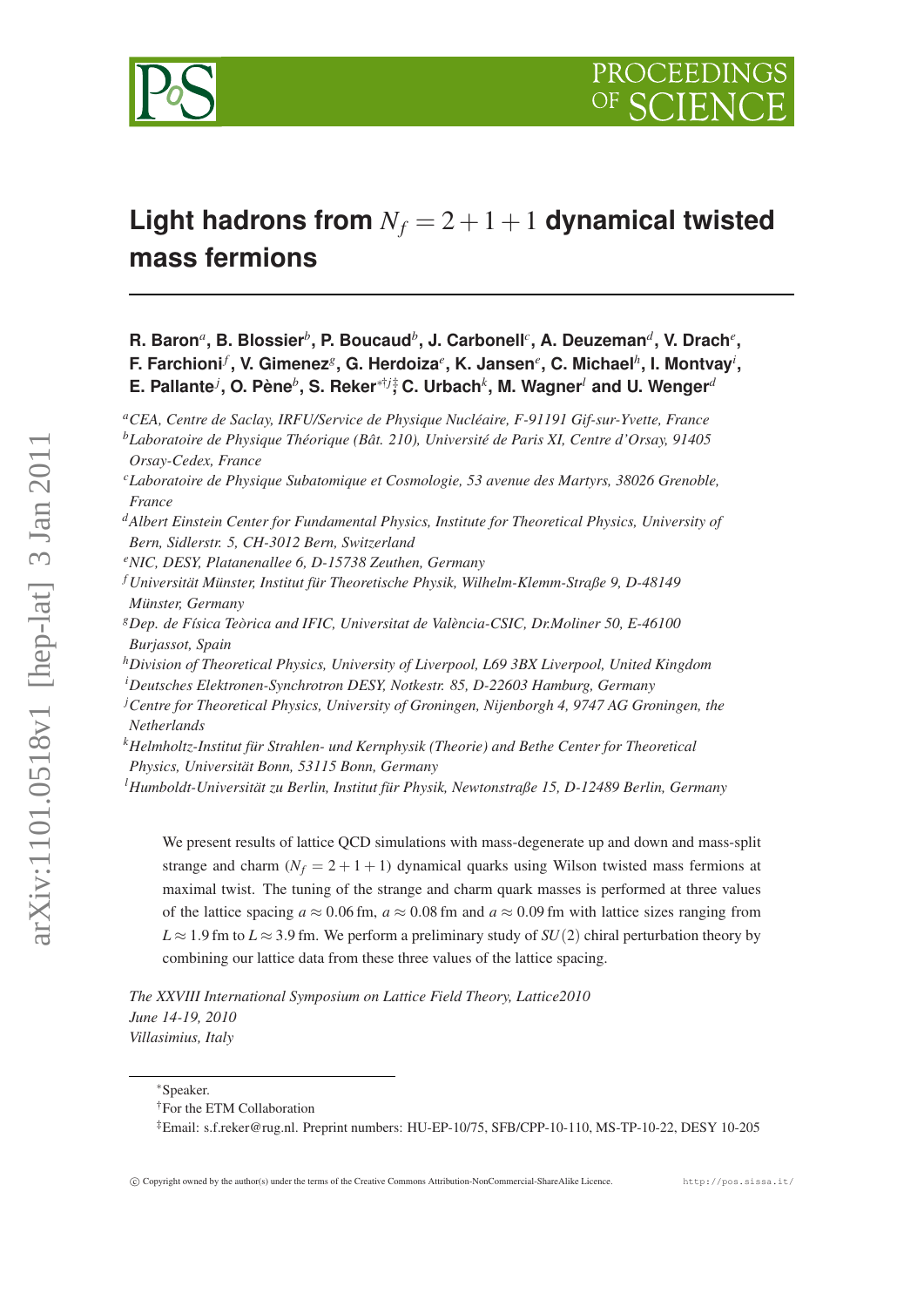## 1. Introduction

The twisted mass formulation of Lattice QCD [\[1,](#page-6-0) [2](#page-6-0)] has been studied extensively with  $N_f = 2$ dynamical flavours by the European Twisted Mass (ETM) collaboration. In this formulation of QCD, the Wilson term is chirally rotated within an isospin doublet. The effects of the strange and charm dynamical quarks are included through a mass-split doublet as discussed in [\[3,](#page-6-0) [4,](#page-6-0) [5,](#page-6-0) [6\]](#page-6-0). Results using two of the three lattice spacings discussed in these proceedings have recently been published in [[7](#page-6-0)], where we describe our setup in more detail. Furthermore, at this conference, other investigations into the physics of  $N_f = 2 + 1 + 1$  twisted mass fermions have also been presented: [[8](#page-6-0), [9,](#page-6-0) [10](#page-6-0), [11,](#page-6-0) [12](#page-6-0)]. We will briefly describe our lattice setup and recapitulate our procedure for tuning to maximal twist and the strategy for the tuning of the heavy doublet in section 2. We give an overview of the runs we have carried out in section [3](#page-2-0), where we also examine the status of the tuning. Finally section [4](#page-3-0) gives preliminary results for some observables in the light-quark sector, obtained using fits to next-to-leading order (NLO) *SU*(2) chiral perturbation theory.

## 2. Lattice setup

In the gauge sector we use the Iwasaki gauge action [[13\]](#page-6-0) since it improves the behavior of the lattice theory in relation to the unphysical first order phase transition for values of the hopping parameter  $\kappa$  around its critical value  $\kappa_{\rm crit}$  (see [[7](#page-6-0)] and references therein). With this gauge action we observe indeed a smooth dependence of phase sensitive quantities for  $\kappa \simeq \kappa_{\rm crit}$ . The fermionic action for the light doublet is given by:

$$
S_l = a^4 \sum_{x} {\{\bar{\chi}_l(x) [D_W[U] + m_{0,l} + i\mu_l \gamma_5 \tau_3]} \chi_l(x) } ,
$$
 (2.1)

using the notation used in [[7](#page-6-0)]. In the heavy sector, the action becomes:

$$
S_h = a^4 \sum_x \left\{ \bar{\chi}_h(x) \left[ D_W[U] + m_{0,h} + i \mu_\sigma \gamma_5 \tau_1 + \mu_\delta \tau_3 \right] \chi_h(x) \right\}.
$$
 (2.2)

At maximal twist, physical observables are automatically  $\mathcal{O}(a)$  improved without the need to determine any action or operator specific improvement coefficients. The gauge configurations are generated with a (Polynomial) Hybrid Monte Carlo updating algorithm [\[14](#page-6-0), [15,](#page-6-0) [16](#page-6-0)], where the HMC is used for the light doublet and the PHMC for the heavy doublet.

Tuning to maximal twist requires to set  $m_0$ , and  $m_0$ , equal to some proper estimate of the critical mass  $m_{\text{crit}} = m_{\text{crit}}(\beta)$  [\[3](#page-6-0)]. As has been shown in [[4](#page-6-0)], this is consistent with  $\mathcal{O}(a)$  improvement defined by the maximal twist condition  $am_{PCAC,l} = 0$  (see also ref. [[7](#page-6-0)]). The numerical precision at which the condition  $m_{\text{PCAC},l} = 0$  is fulfilled in order to avoid residual large  $\mathcal{O}(a^2)$  effects when the pion mass is decreased is, for the present range of lattice spacings,  $|\varepsilon/\mu_l| \lesssim 0.1$ , where  $\varepsilon$  is the deviation of  $m_{\text{PCAC},l}$  from zero [\[17](#page-6-0), [18](#page-6-0)]. As explained in [\[7\]](#page-6-0), tuning to  $\kappa_{\text{crit}}$  was performed independently for each set of values of  $\mu_l$ ,  $\mu_{\sigma}$  and  $\mu_{\delta}$ . From table [1](#page-2-0) we observe that the estimate of  $\kappa_{crit}$  depends weakly on  $\mu_l$ . The heavy doublet mass parameters  $\mu_{\sigma}$  and  $\mu_{\delta}$  should be adjusted in order to reproduce the values of the renormalized *s* and *c* quark masses. The latter are related to  $\mu_{\sigma}$  and  $\mu_{\delta}$  via [[3](#page-6-0)]:

$$
(m_{s,c})_{\mathcal{R}} = \frac{1}{Z_{\mathcal{P}}} (\mu_{\sigma} \mp \frac{Z_{\mathcal{P}}}{Z_{\mathcal{S}}} \mu_{\delta}),
$$
\n(2.3)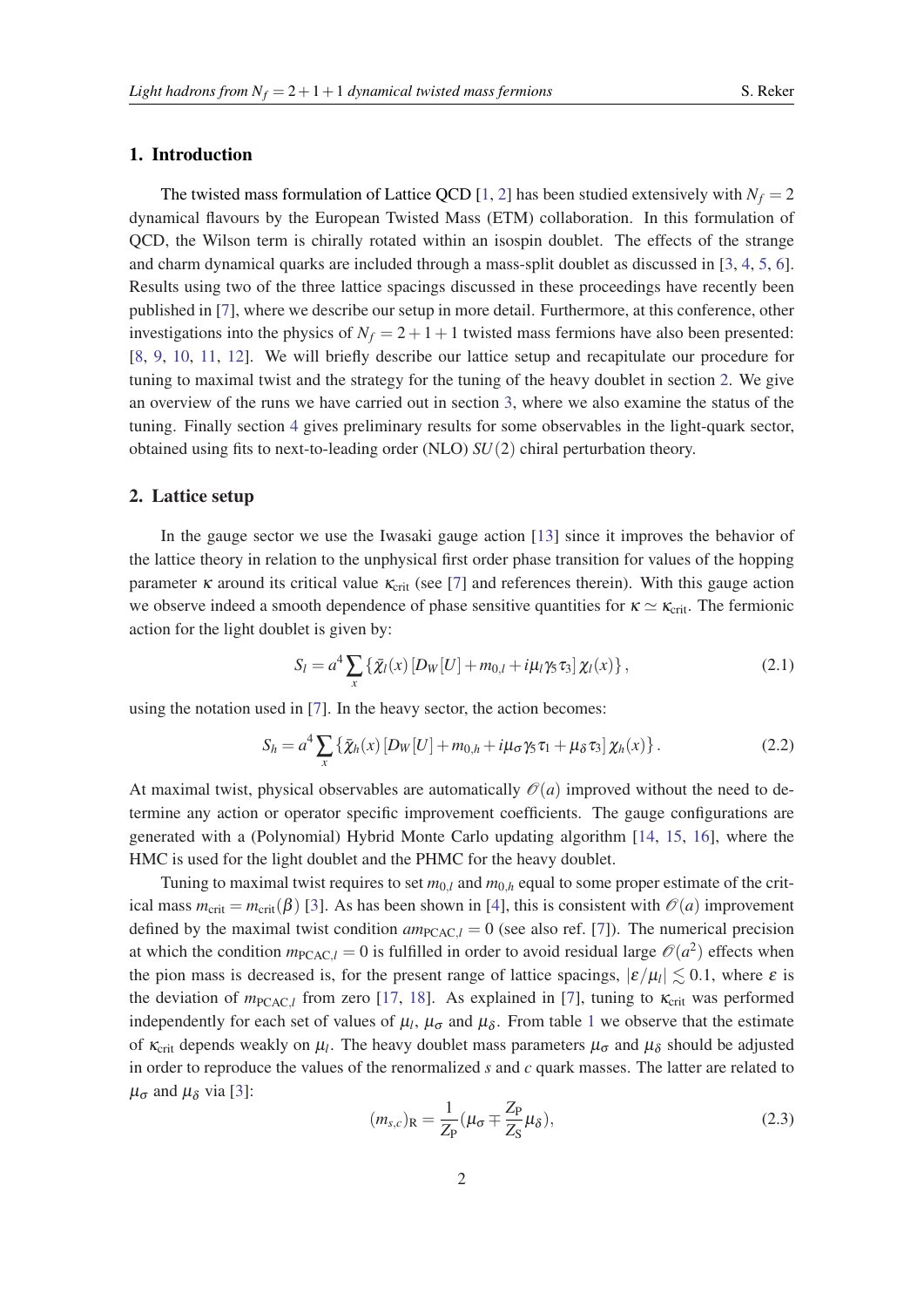<span id="page-2-0"></span>where the minus sign corresponds to the strange and the plus sign to the charm. In practice we fix the values  $\mu_{\sigma}$  and  $\mu_{\delta}$  by requiring the resulting kaon and *D* meson masses to match their physical values. A detailed description of the determination of the kaon and *D* meson masses has recently been given in [\[19\]](#page-6-0).

## 3. Ensemble overview

We list in table 1 the action parameters for the runs considered in our current analysis. Those runs labeled with an asterisk (∗) are ongoing at the time of the writing of these proceedings and have incomplete statistics, all other runs have around 5000 thermalized trajectories with length  $\tau = 1$ . Ensemble names which end in *s* or *c* are used to control the tuning of the strange and charm quark masses respectively. This is not an exhaustive overview of all runs performed within of our  $N_f = 2 + 1 + 1$  work. Other runs have been carried out in the context of tuning, reweighting, finite volume effects analysis and in order to measure the renormalization factors.

| Ensemble           | β    | $K_{\text{crit}}$ | $a\mu$  | $a\mu_{\sigma}$ | $a\mu_{\delta}$ | $(L/a)^3 \times T/a$ |
|--------------------|------|-------------------|---------|-----------------|-----------------|----------------------|
| A30.32             | 1.90 | 0.1632720         | 0.0030  | 0.150           | 0.190           | $32^3 \times 64$     |
| A40.32             |      | 0.1632700         | 0.0040  |                 |                 | $32^3 \times 64$     |
| A50.32             |      | 0.1632670         | 0.0050  |                 |                 | $32^3 \times 64$     |
| A60.24             |      | 0.1632650         | 0.0060  |                 |                 | $24^3 \times 48$     |
| A80.24             |      | 0.1632600         | 0.0080  |                 |                 | $24^3 \times 48$     |
| A100.24            |      | 0.1632550         | 0.0100  |                 |                 | $24^3 \times 48$     |
| A80.24s            |      | 0.1631204         | 0.0080  | 0.150           | 0.197           | $24^3 \times 48$     |
| A100.24s           |      | 0.1631960         | 0.0100  |                 |                 | $24^3 \times 48$     |
| B25.32             | 1.95 | 0.1612420         | 0.0025  | 0.135           | 0.170           | $32^3 \times 64$     |
| *B35.48            |      | 0.1612400         | 0.0035  |                 |                 | $48^3 \times 96$     |
| B35.32             |      | 0.1612400         | 0.0035  |                 |                 | $32^3 \times 64$     |
| B55.32             |      | 0.1612360         | 0.0055  |                 |                 | $32^3 \times 64$     |
| B75.32             |      | 0.1612320         | 0.0075  |                 |                 | $32^3 \times 64$     |
| B85.24             |      | 0.1612312         | 0.0085  |                 |                 | $24^3 \times 48$     |
| $*D115.64$         | 2.10 | 0.1563640         | 0.00115 | 0.120           | 0.1385          | $64^3 \times 128$    |
| D15.48             |      | 0.1563610         | 0.0015  |                 |                 | $48^3 \times 96$     |
| D <sub>20.48</sub> |      | 0.1563570         | 0.0020  |                 |                 | $48^3 \times 96$     |
| D30.48             |      | 0.1563550         | 0.0030  |                 |                 | $48^3 \times 96$     |
| *D45.32sc          |      | 0.1563550         | 0.0030  | 0.0937          | 0.1077          | $32^3 \times 64$     |

Table 1: Summary of the  $N_f = 2 + 1 + 1$  ensembles generated by ETMC at three values of the lattice coupling  $\beta = 1.90$ ,  $\beta = 1.95$  and  $\beta = 2.10$ . From left to right, we quote the ensemble name, the value of inverse coupling  $\beta$ , the estimate of the critical value  $\kappa_{crit}$ , the light twisted mass  $a\mu_l$ , the heavy doublet mass parameters  $a\mu_{\sigma}$  and  $a\mu_{\delta}$  and the volume in units of the lattice spacing. Our notation for the ensemble names corresponds to  $X\mu_l.L$ , with X referring to the value of  $\beta$  used.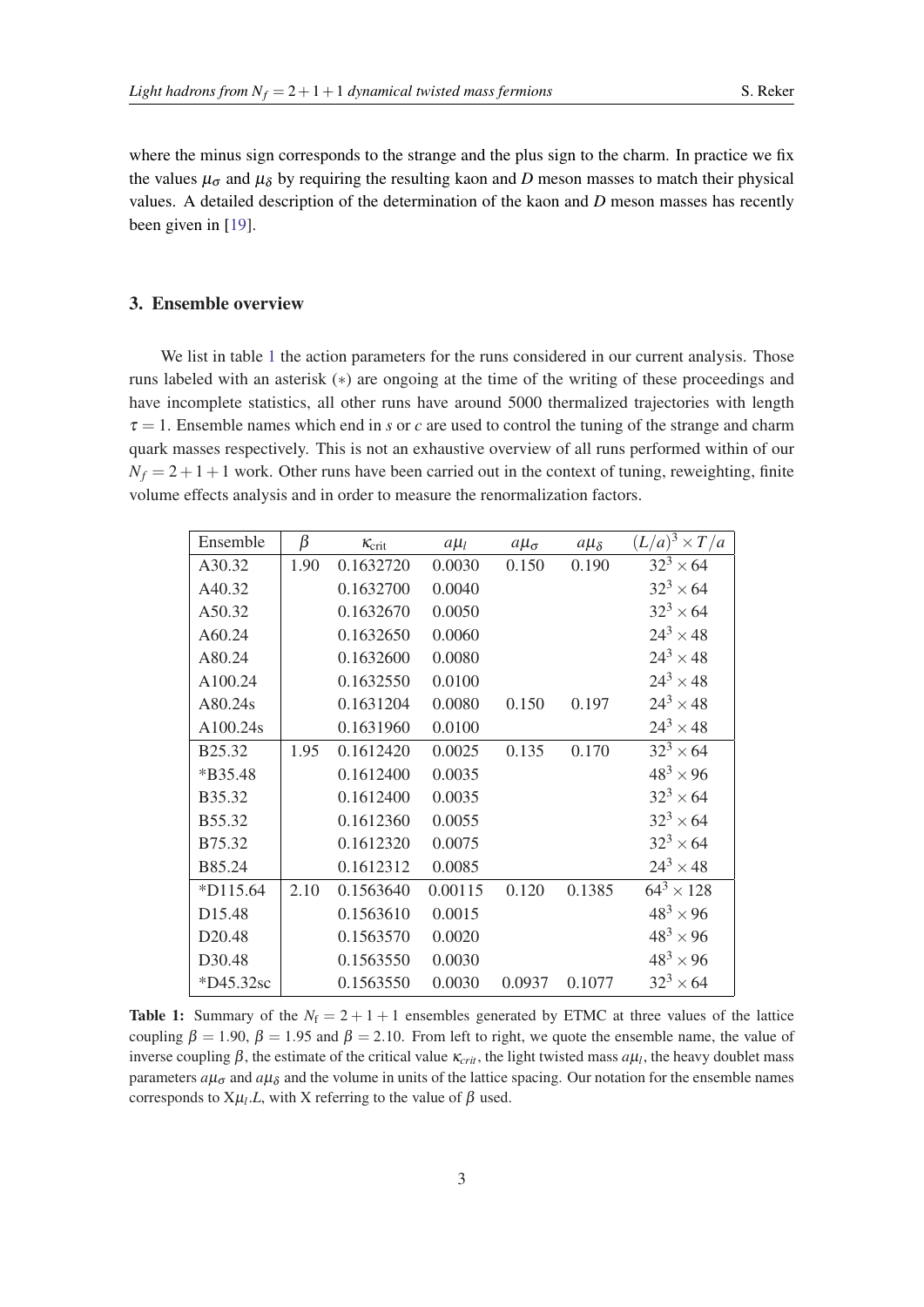#### <span id="page-3-0"></span>3.1 Tuning to maximal twist

Figure 1 shows the status of the tuning for the main ensembles considered in these proceedings.



Figure 1: Status of the tuning. The ratio  $m_{\text{PCAC},l}/\mu_l$  is plotted as a function of the mass parameter  $2B_0\mu_l$ . When  $|m_{\text{PCAC},l}/\mu_l| \lesssim 0.1$ , the ensemble is adequately tuned. Orange, blue and green symbols respectively correspond to  $\beta = 1.90$ ,  $\beta = 1.95$  and  $\beta = 2.10$  ensembles respectively.

#### 3.2 Heavy doublet tuning

Figure [2](#page-4-0) shows the dependence of  $(2m_K^2 - m_{PS}^2)$  and  $m_D$  upon the light pseudoscalar mass squared for both ensembles, together with the physical point denoted by the black star. The kaon mass appears to be properly tuned at  $\beta = 1.95$ . The ensembles at  $\beta = 1.90$ ,  $a\mu_{\delta} = 0.190$  and  $\beta = 2.10$  appear to have a value of the strange quark mass larger than the physical one, while the red point at  $\beta = 1.90$ ,  $a\mu_{\delta} = 0.197$  appears to be well tuned. The *D* meson appears heavier than in experiment for all three values of the lattice spacing. We currently have runs ongoing at both  $\beta = 1.90$  and  $\beta = 2.10$  with lower charm masses.

# 4. Light meson chiral perturbation theory fits

In order to extract the lattice spacing and light quark mass from our data, we perform a NLO *SU*(2) chiral perturbation theory fit of the  $m<sub>\pi</sub>$  and  $f<sub>\pi</sub>$  lattice data. We group our ensembles into sets with the same lattice spacing (set *A* at  $\beta = 1.90$ , *B* at  $\beta = 1.95$  and set *D* at  $\beta = 2.10$ ). We have performed fits for various combinations of these sets, using the procedure described in [\[7\]](#page-6-0). We use continuum formulae and currently correct for finite volume effects as described in [[20\]](#page-6-0). Note that since the quark mass enters the  $\chi$ PT expression, in order to combine ensembles at different lattice spacings, we need to know the renormalization factor of the quark mass  $Z_{\mu} = 1/Z_{P}$ , a computation which is not yet complete. Assuming that  $Z_P$  is effectively a function of  $\beta$  in the range of parameters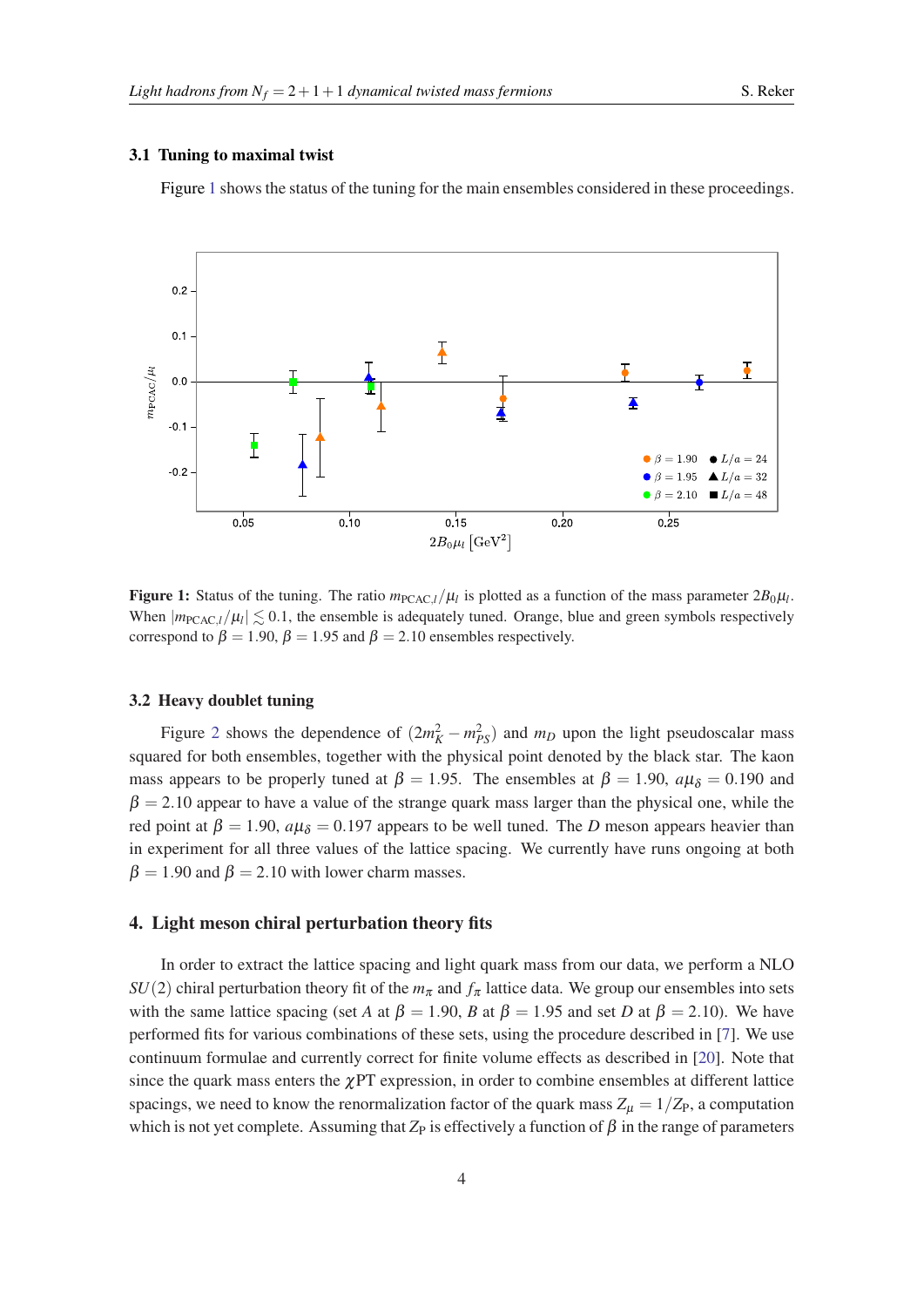<span id="page-4-0"></span>

**Figure 2:**  $2m_K^2 - m_{\text{PS}}^2$  and  $m_D$  as a function of  $m_{\text{PS}}^2$ . The physical point is shown (black star) [[21\]](#page-6-0). Data points have been scaled with the lattice spacing  $a = 0.0863(4)$  fm for  $\beta = 1.90$ ,  $a = 0.0779(4)$  fm for  $\beta = 1.95$  and  $a = 0.0607(2)$  fm for  $\beta = 2.10$ , where the errors quoted on the lattice spacing are only statistical.

we are considering, we can fit the ratio of those Z<sub>P</sub>-values and lattice spacings and extract lattice spacings from the combined fit. In every fit we use as inputs the physical values of  $f_{\pi}$  and  $m_{\pi}$ , and extract  $f_0$ ,  $\bar{l}_3$  $\bar{l}_3$ ,  $\bar{l}_4$  and the lattice spacing. The results are listed in table 2, while figure 3 shows the fit to sets *A*, *B* and *D* combined.

| set       | pts | $f_0$ (MeV) | $l_3$   | $l_4$   | $a_{\beta=1.90}$ (fm) | $a_{\beta=1.95}$ (fm) | $a_{\beta=2.10}$ (fm) |
|-----------|-----|-------------|---------|---------|-----------------------|-----------------------|-----------------------|
| A         |     | 120.96(7)   | 3.44(6) | 4.77(2) | 0.0859(5)             |                       |                       |
| B         | 4   | 121.15(8)   | 3.70(7) | 4.67(3) |                       | 0.0782(6)             |                       |
| $A \& B$  | 9   | 121.03(5)   | 3.54(5) | 4.74(2) | 0.0861(4)             | 0.0778(4)             |                       |
| $A \& D$  |     | 120.99(7)   | 3.42(7) | 4.76(3) | 0.0861(5)             |                       | 0.0606(3)             |
| $B \& D$  | 6   | 121.20(8)   | 3.68(7) | 4.65(3) |                       | 0.0785(6)             | 0.0609(3)             |
| A & B & D |     | 121.05(5)   | 3.53(5) | 4.73(2) | 0.0863(4)             | 0.0779(4)             | 0.0607(2)             |

**Table 2:** Results from the NLO  $SU(2)$   $\gamma$ PT fits for various combinations of the ensembles. Errors are statistical only, extracted from 200 bootstrap samples. The column "pts" refers to the number of ensembles used in that fit.

The observed agreement between the extracted parameters suggests that our data for  $m_{PS}$  and  $f_{PS}$  are fairly well described by NLO  $SU(2)$  chiral perturbation theory. Using the spread of parameters as a rough estimate of the systematic error, it appears to be smaller than the statistical error for all quantities, with the exception of  $\bar{l}_3$ . A more complete analysis of the systematic effects (analogous to [[22\]](#page-6-0)) is in progress. We expect to extend our analysis by including twisted mass chiral perturbation theory formulae as described in [[23](#page-6-0)] and to use twisted mass finite volume effects formulae [\[24\]](#page-6-0) when our neutral pion measurements are more complete.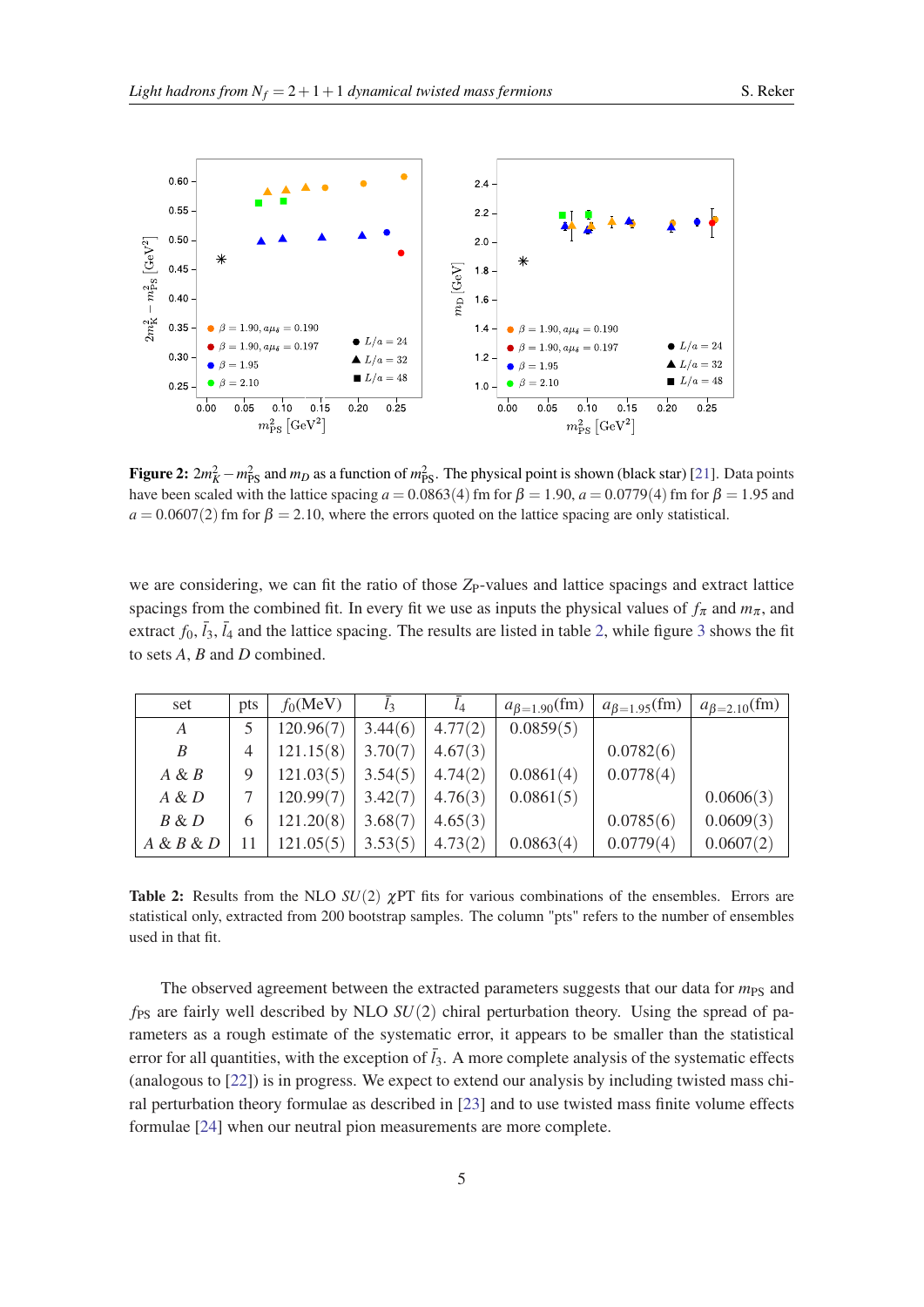<span id="page-5-0"></span>

Figure 3: The charged pseudoscalar mass ratio  $m_{PS}^2/2B_0\mu_l$  and the pseudoscalar decay constant  $f_{PS}$  as a function of the mass parameter  $2B_0\mu_l$ , for the combined ensembles at  $\beta = 1.90$ ,  $\beta = 1.95$  and  $\beta = 2.10$ . The scale is set by  $a\mu_{\text{phys}}$ , the value of  $a\mu_l$  at which the ratio  $f_{PS}^{[L=\infty]}/m_{PS}^{[L=\infty]}$  assumes its physical value [[21\]](#page-6-0)  $f_\pi/m_\pi = 130.4(2)/135.0$  (black star). Open symbols refer to runs with full statistics, but not properly tuned to maximal twist within our criterion. Runs not at full statistics and those aimed at controlling the tuning of the strange and charm mass are not included in the plot.

## 5. Summary and Outlook

We have given an update of the status of the runs performed by the ETM Collaboration using  $N_f = 2 + 1 + 1$  flavours of Wilson twisted mass fermions. We have given first results at a new finer  $(\beta = 2.10)$  lattice spacing and attempted to combine them with existing datasets at two other lattice spacings ( $\beta = 1.90$  and  $\beta = 1.95$ ). The production of ensembles at the finest lattice spacing is still ongoing. As already stated, a complete control of the different systematic effects present in chiral fits of pion observables is still missing. ETMC is currently pursuing the direct determination of the renormalisation factor *Z*<sub>P</sub> [[12\]](#page-6-0) appearing in the fits combining ensembles at several values of the lattice spacing. The preliminary results presented in this work are nevertheless very encouraging and suggest a fairly good description of our lattice data for  $m_{PS}$  and  $f_{PS}$  by NLO  $SU(2)$  chiral perturbation theory.

## Acknowledgments

We thank the members of the ETM Collaboration for valuable discussions. The HPC resources for this project have been made available by the computer centres of Barcelona, Groningen, Jülich, Lyon, Munich, Paris and Rome (apeNEXT), which we thank for enabling us to perform this work. This work has also been supported in part by the DFG Sonderforschungsbereich/Transregio SFB/TR9-03, and by GENCI (IDRIS - CINES), Grant 2009-052271.